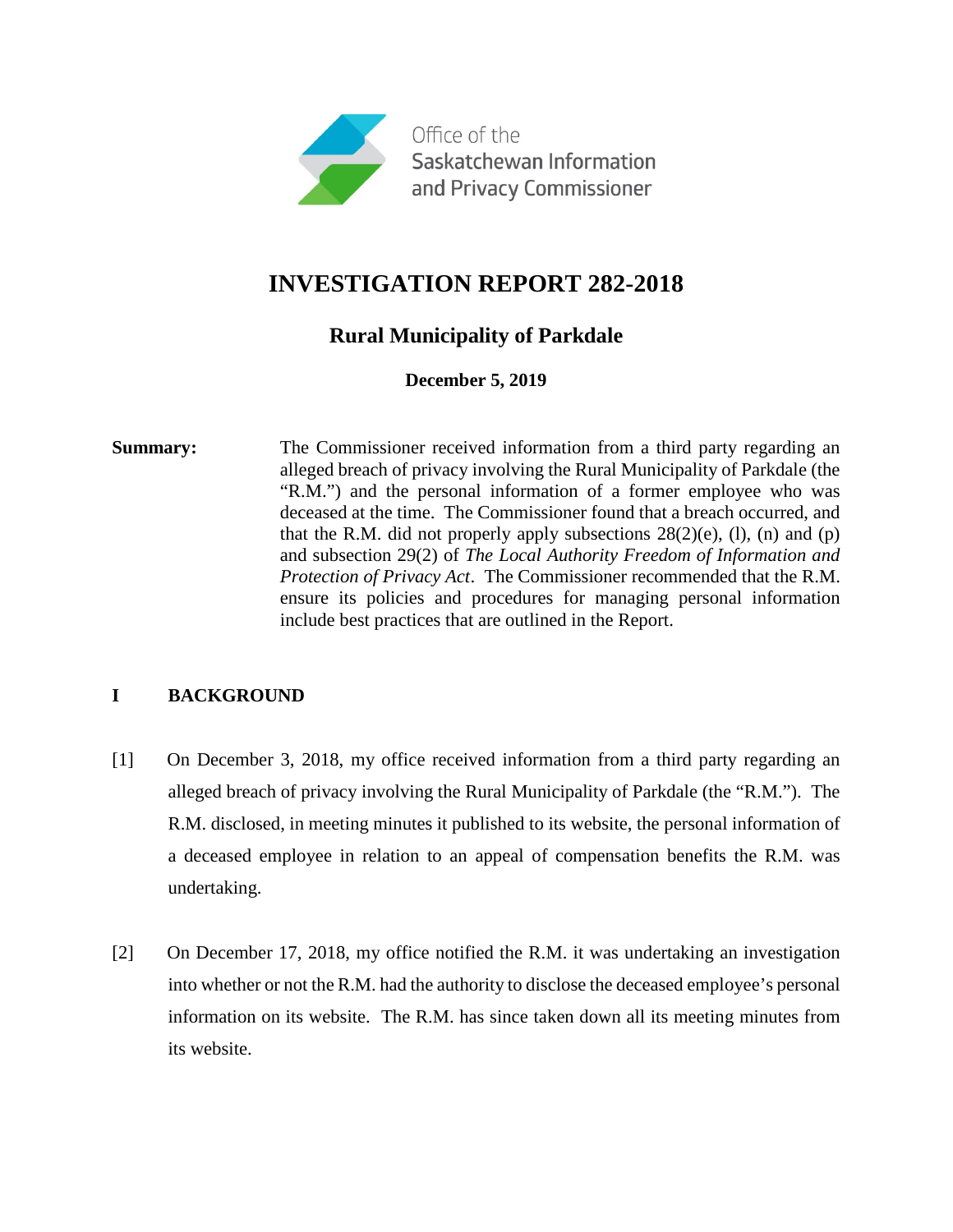[3] On January 18, 2019, my office received the R.M.'s submission, in which it cited subsections 28(2)(e), (l), (n) and (p) and subsection 29(2) of *The Local Authority Freedom of Information and Protection of Privacy Act* (LA FOIP) as its authority to release this information. In its submission, the R.M. stated it did not believe that it was the 'origin' of the breach of personal information; it stated it believed the breach originated with the surviving spouse.

#### **II DISCUSSION OF THE ISSUES**

#### **1. Does LA FOIP apply in these circumstances?**

- [4] LA FOIP is engaged when three elements are present: 1) there is a local authority; 2) there is personal information; and 3) the personal information is in the possession or control of the local authority.
- [5] The R.M. qualifies as a local authority pursuant to subsection  $2(f)(i)$  of LA FOIP, which provides:
	- **2** In this Act:
		- …
		- (f) "local authority"means:
			- (i) a municipality;
- [6] Subsection 23(1) of LA FOIP defines personal information. The relevant portions are as follows:

**23**(1) Subject to subsections (1.1) and (2), "personal information" means personal information about an identifiable individual that is recorded in any form, and includes:

(a) information that relates to the race, creed, religion, colour, sex, sexual orientation, family status or marital status, disability, age, nationality, ancestry or place of origin of the individual;

…

(c) information that relates to health care that has been received by the individual or to the health history of the individual;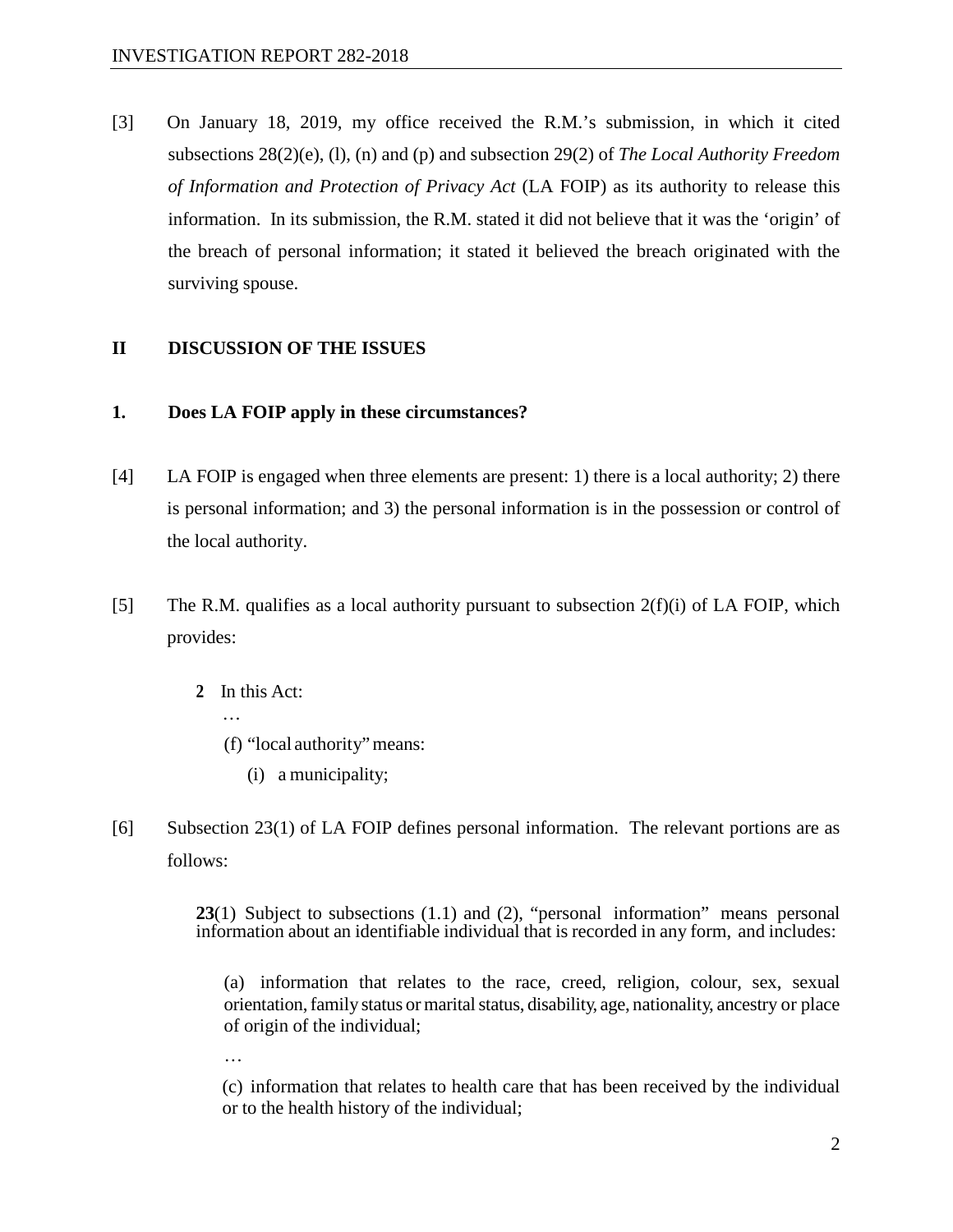...

(d) any identifying number, symbol or other particular assigned to the individual;

(k) the name of the individual where:

 (i) it appears with other personal information that relates to the individual; or

[7] Upon review of eight separate copies of R.M. meeting minutes, which were previously published on the R.M. website, I note the following regarding the deceased individual:

| <b>Meeting Date</b>  | <b>Type of Information Included</b>                                                                                                                                                                                  |
|----------------------|----------------------------------------------------------------------------------------------------------------------------------------------------------------------------------------------------------------------|
| February 21,<br>2018 | The individual's last name and a motion by the R.M. to appeal the<br>compensation claim. The surviving spouse's name is also<br>referenced in a different matter, but which is still related to the<br>deceased.     |
| March 7, 2018        | The individual's name and a discussion of the compensation<br>claim, compensation claim number, information related to the<br>appeal, and details regarding the individual's medical<br>information/medical history. |
| April 13, 2018       | Compensation claim number and appeal status.                                                                                                                                                                         |
| May 9, 2018          | Compensation claim number and appeal status.                                                                                                                                                                         |
| June 13, 2018        | Compensation claim number and appeal status.                                                                                                                                                                         |
| July 13, 2018        | Compensation claim number and appeal status.                                                                                                                                                                         |
| September 6,<br>2018 | Compensation claim number and appeal status.                                                                                                                                                                         |
| November 9,<br>2018  | Compensation claim number and appeal status.                                                                                                                                                                         |

[8] Subsection 23(1)(a) of LA FOIP includes the identification that an individual has a disability, while subsection 23(1)(c) of LA FOIP describes that health information regarding the individual, including their health history or health care they have received, is considered "personal information". In particular, the March 7, 2018 meeting minutes go into great depth and detail regarding the individual's health status, including elements such as the length of time for which they were treated for health issues and by the type of specialist. As a best practice for minute taking or making, this is just not necessary.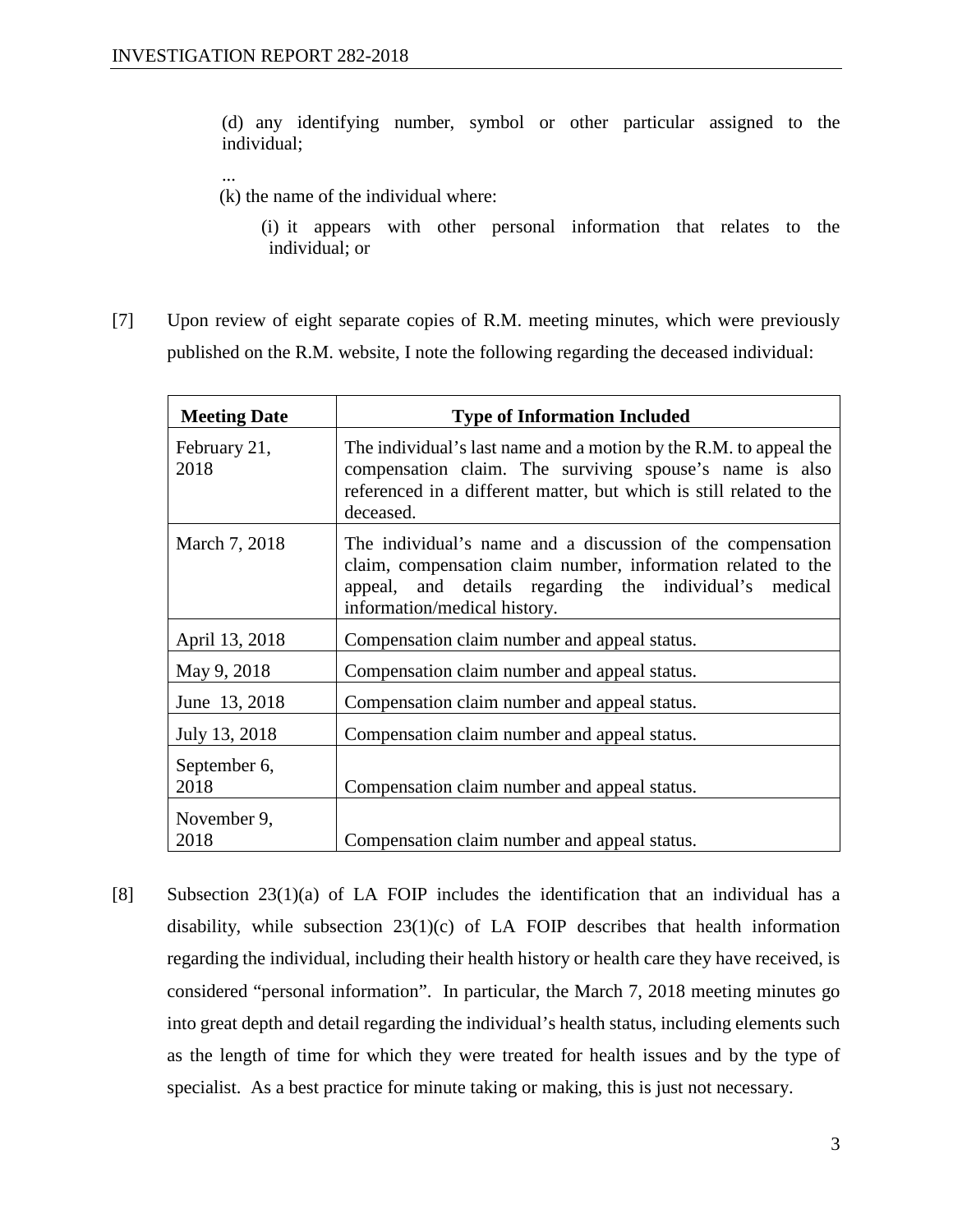- [9] In several meeting minutes, the compensation claim number of the deceased individual is referenced, sometimes alongside the name of the deceased. Pursuant to subsection 23(1)(d) of LA FOIP, personal information includes any identifying number assigned to the individual, while subsection  $23(1)(k)(i)$  of LA FOIP includes the name of an individual that appears alongside other personal information that relates to the individual.
- [10] I find that the information about the deceased individual that has been noted qualifies as personal information pursuant to LA FOIP, and as such, is in the possession and control of the R.M.

## **2. Did the R.M. have authority to disclose the deceased individual's personal information on its website?**

- [11] Disclosure is the sharing of personal information with a separate entity. By publishing the council meeting minutes on its website, the R.M. was disclosing the individual's personal information contained in those records.
- [12] Subsection 28(1) of LA FOIP provides that a local authority may disclose personal information with the consent of the individual or in accordance with subsection 28(2) or section 29 of LA FOIP. In addition, I note section 10 of *The Local Authority Freedom of Information and Protection of Privacy Regulations* provides further circumstances in which personal information may be disclosed without consent of the subject individual.
- [13] In its submission, the R.M. stated:

First and foremost, we are governed by the [sic] *Municipalities Act,* and must conduct our business in an open meeting. The legislation that we considered in our meetings was our LA FOIP policy, which was adopted in 2014, as well as sections 111, 116, 117, 119, of the [sic] *Municipalities Act*, and Sec 28.2 [sic] (e), (l), (n), (p) and Sec 29(2) of the LA FOIP Act.

[14] I will analyze separately each of these subsections of LA FOIP as the R.M. has applied them, and the relevant sections of *The Municipalities Act* as they apply.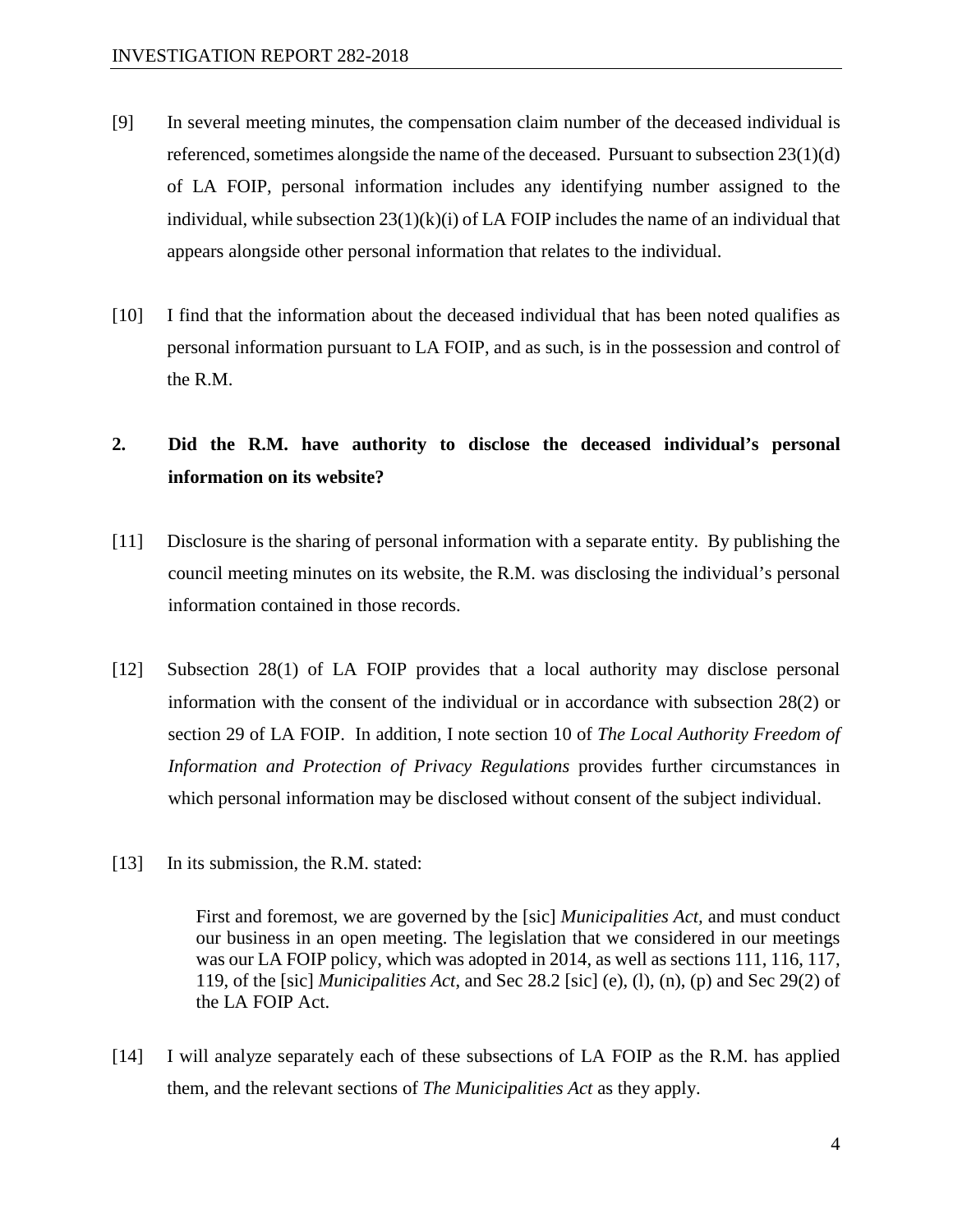#### *Subsection 29(2) of LA FOIP*

#### [15] Subsection 29(2) of LA FOIP provides:

**29**(2) Where, in the opinion of the head, disclosure of the personal information of a deceased individual to the individual's next of kin would not constitute an unreasonable invasion of privacy, the head may disclose that personal information before 25 years have elapsed after the individual's death.

- [16] The R.M., in its submission to my office, did not make a clear argument that supported the release of information pursuant to subsection 29(2) of LA FOIP. It appears, however, that the R.M. felt this subsection applied because the surviving spouse publicly shared some of the deceased individual's personal information first. The R.M. stated, "We were not the origin of the breach, we simply responded. We considered, in that [surviving spouse] was the initial breach of personal information, LA FOIP s.29 (2) [sic] as it related to the 25 years, did not affect [surviving spouse]. [Surviving spouse] authorized the release of all information except [their] marriage certificate and birth certificate." The R.M. did not provide my office with documented proof of the latter claim regarding the marriage and birth certificates.
- [17] Subsection 29(2) of LA FOIP provides that a local authority may share personal information of a deceased person with a "next of kin" if the disclosure would not constitute an unreasonable invasion of privacy. The R.M. did not share the deceased's personal information with a "next of kin", but rather shared it publicly.
- [18] The R.M. also did not indicate or provide my office with evidence to support that the surrogacy provision outlined in subsection 49(a) of LA FOIP applied with respect to a personal representative of a deceased individual exercising the rights of the deceased in the administration of their estate.
- [19] I find that the R.M. did not have authority to release the deceased's personal information pursuant to subsection 29(2) of LA FOIP.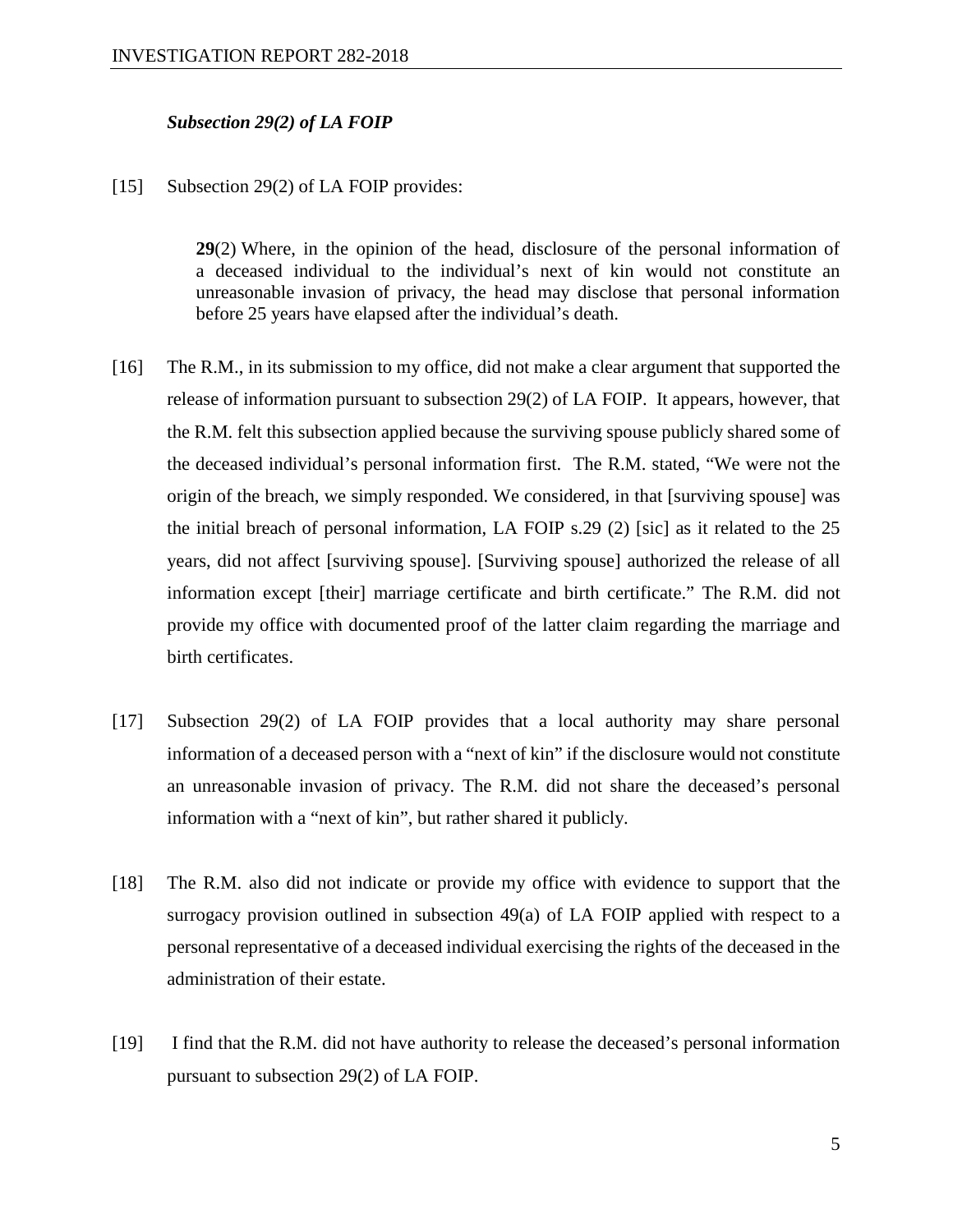…

#### *Subsection 28(2)(e) of LA FOIP*

[20] Subsection 28(2)(e) of LA FOIP provides:

**28**(2) Subject to any other Act or regulation, personal information in the possession or under the control of a local authority may be disclosed:

(e) for the purpose of enforcing any legal right that the local authority has against any individual;

- [21] With respect to this provision, the R.M. did not provide information or details in its submission as to what legal rights it was enforcing against the deceased individual.
- [22] I find that the R.M. did not have authority to release the deceased's personal information pursuant to subsection 28(2)(e) of LA FOIP.

#### *Subsection 28(2)(l) of LA FOIP*

[23] Subsection 28(2)(1) of LA FOIP provides:

…

**28**(2) Subject to any other Act or regulation, personal information in the possession or under the control of a local authority may be disclosed:

(l) where necessary to protect the mental or physical health or safety of any individual;

- [24] The R.M. appears to have considered this provision based on protecting the health and safety of its council members and employees. I base this on the R.M.'s statement in its submission that, "council felt they needed to put out some factual information that would provide some insight to the public… council felt that their release of information was necessary to protect the health and safety of the municipality and municipal employees".
- [25] In Investigation Report 107-2014, my office included a test for when applying exemptions involving the protection of the health and safety of any individual. The test is as follows:
	- 1. There must be a reasonable expectation of harm;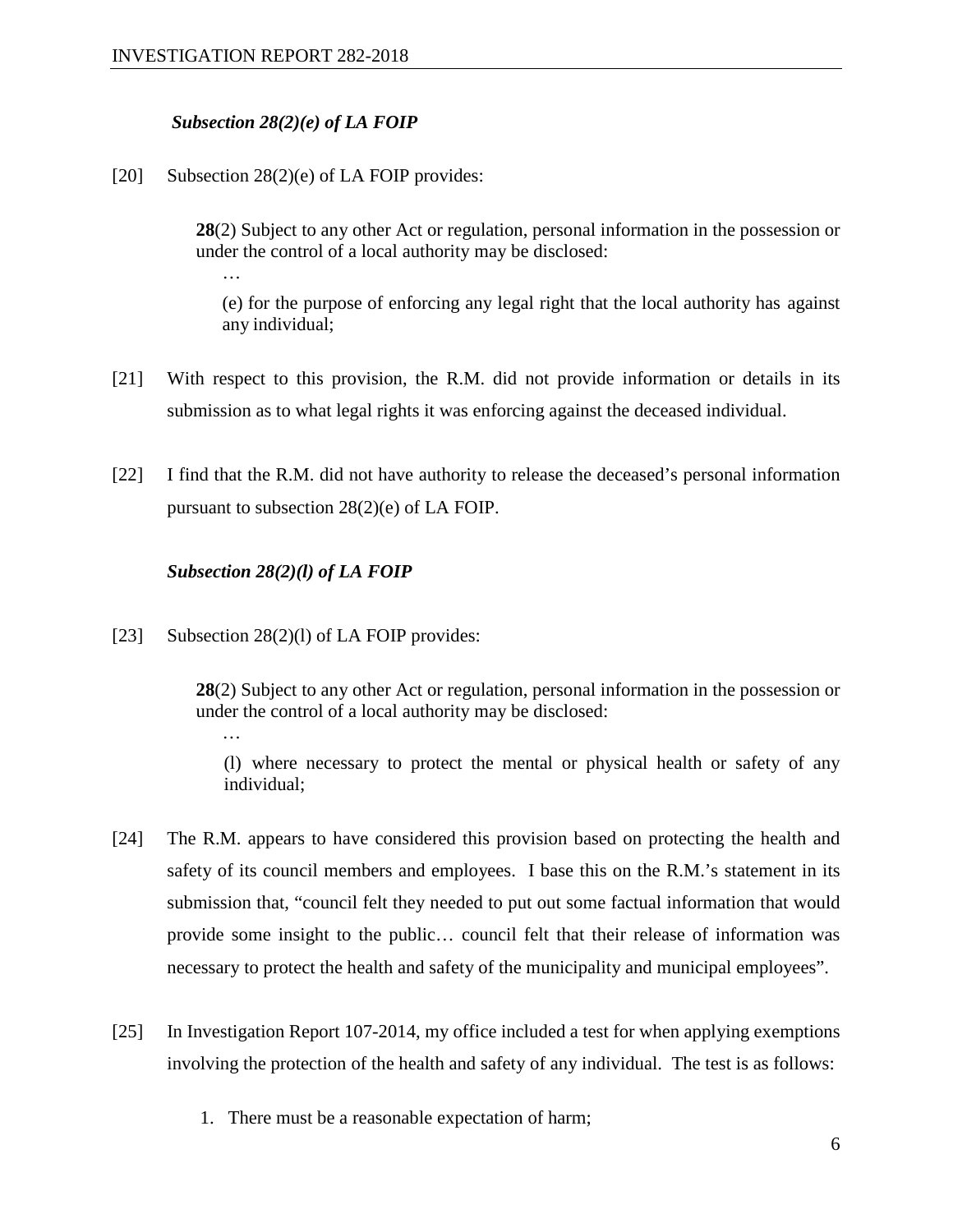- 2. Harm must constitute damage or detriment and not mere inconvenience; and
- 3. There must be a causal connection between use and the anticipated harm.
- [26] To assess the first part of the test reasonable expectation of harm I reviewed the following, which the R.M. provided to my office: 1) copies of four emails received from four different individuals from the general public; and 2) an incident report completed by a R.M. employee who alleged they were shot at.
- [27] Upon review of these documents, I am not convinced that the R.M. has demonstrated how the public knowing the deceased's personal information contained in these documents would necessarily prevent harm from coming to others. I note that the emails contained comments from third parties about how they perceived the R.M. managed the situation, and that the incident report included an unsubstantiated claim made by an R.M. employee, but the R.M. has not directly shown how releasing the deceased's personal information prevented what the R.M. felt was a reasonable expectation of harm.
- [28] I find that the first part of the test has not been met and that the R.M. did not have authority to release the deceased's personal information under subsection 28(2)(l) of LA FOIP. I do not need to consider the second and third parts of the test.

#### *Subsection 28(2)(n) of LA FOIP*

[29] Subsection 28(2)(n) of LA FOIP provides:

…

**28**(2) Subject to any other Act or regulation, personal information in the possession or under the control of a local authority may be disclosed:

- (n) for any purpose where, in the opinion of the head:
	- (i) the public interest in disclosure clearly outweighs any invasion of privacy that could result from the disclosure; or
	- (ii) disclosure would clearly benefit the individual to whom the information relates;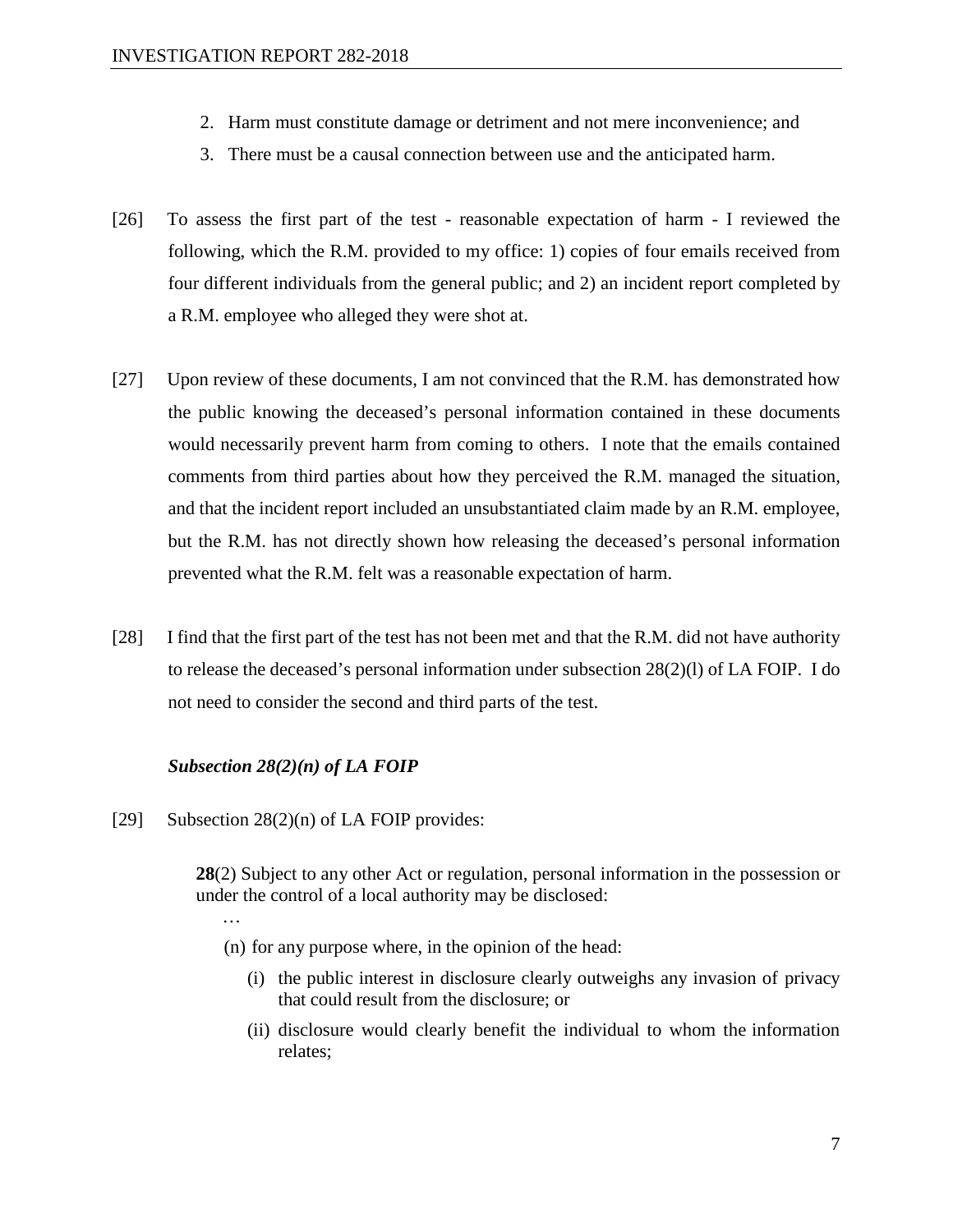- [30] The R.M. did not state which part of subsection  $28(2)(n)$  of LA FOIP it was applying, but I note that subsection  $28(2)(n)(ii)$  of LA FOIP would not apply in this situation, particularly when the R.M. has not stated that it released the deceased individual's information to benefit the deceased individual. The R.M. also did not state how, pursuant to subsection  $28(2)(n)(i)$  of LA FOIP, release of the deceased's personal information was in the public interest.
- [31] I find that the R.M. did not have authority to release the deceased's personal information pursuant to subsection 28(2)(n) of LA FOIP.

#### *Subsection 28(2)(p) of LA FOIP*

[32] Subsection 28(2)(p) of LA FOIP provides:

…

**28**(2) Subject to any other Act or regulation, personal information in the possession or under the control of a local authority may be disclosed:

- (p) if the information is publicly available, including information that is prescribed as publicly available;
- [33] The R.M.'s submission did not make any specific arguments as to how this provision applied. The R.M. attached five news articles to its submission, but did not specifically demonstrate how the personal information of the deceased that the R.M. disclosed in its council meetings and meeting minutes was linked to these media articles. The R.M. would have first needed to match up these data elements (e.g. name, specific statements regarding health condition or treatment) and then demonstrate why and how this subsection of LA FOIP authorized the release of the deceased's personal information in the circumstances. For example, the R.M. would have had to state, something along the lines, "in article X, these are the specific pieces of the deceased's personal information that were publicly available and that match up to the personal information we included in council meetings and meeting minutes", and then provide an argument about why and how this subsection of LA FOIP provided authority to disclose these pieces of the deceased's personal information. This did not occur.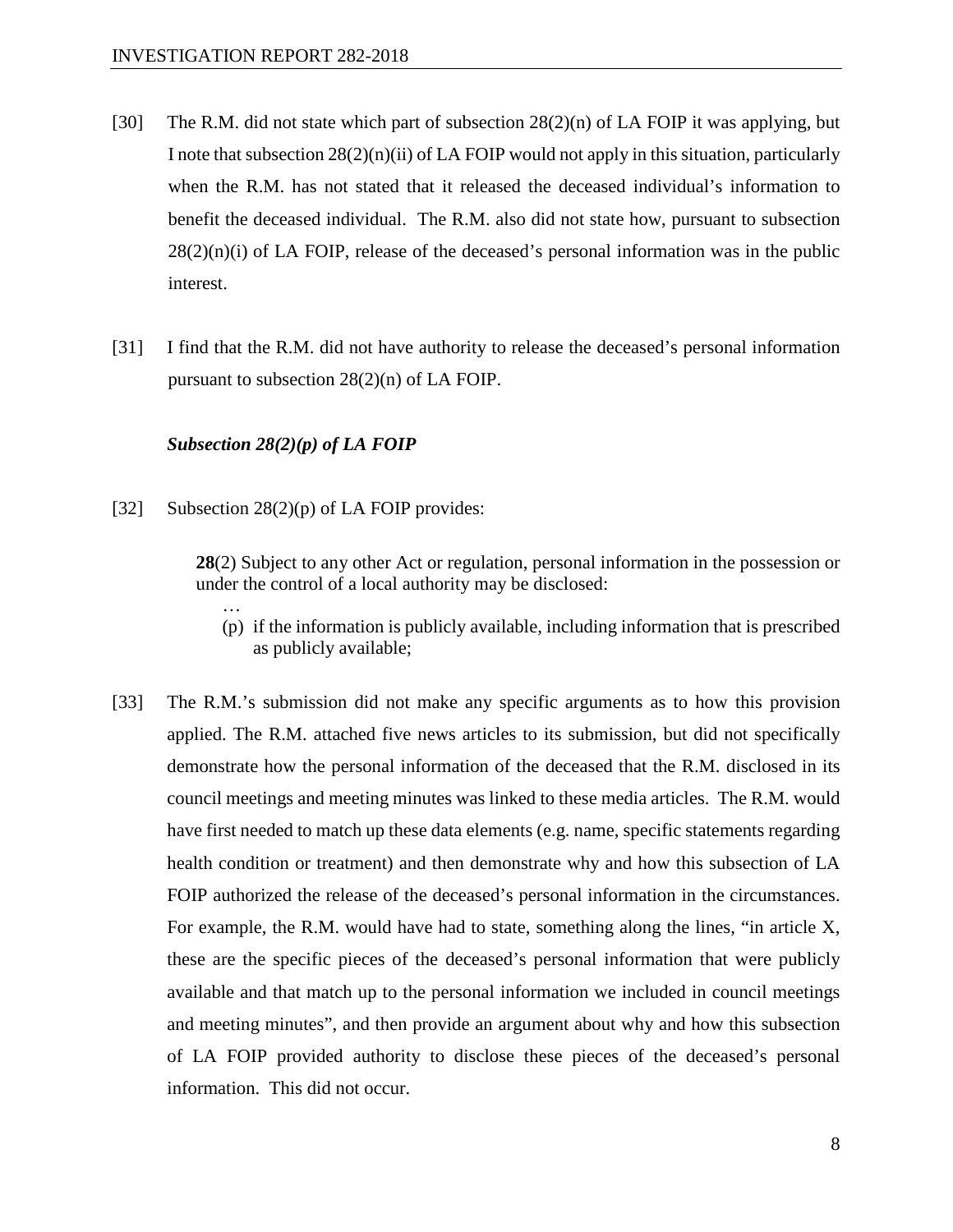- [34] I find that the R.M. did not have authority to release the deceased's personal information under subsection 28(2)(p) of LA FOIP.
- [35] I wish to add that in reviewing the media articles, I note that some of the deceased's personal information was provided by the spouse, but I also note that the Reeve of the R.M. was interviewed and quoted. Some of the publicly available information was, therefore, made public by the R.M. This should not have occurred.

#### *The Municipalities Act*

- [36] In its submission to my office, the R.M. also made arguments in support of its authority to disclose the deceased's personal information under *The Municipalities Act*. As I noted at paragraph [13], it stated that according to *The Municipalities Act*, it "must conduct our business in an open meeting". To this, it added that *The Municipalities Act* requires the R.M. to be "open and transparent… [to] provide information to our ratepayers".
- [37] Among the sections of *The Municipalities Act*, that the R.M. cited, it cited section 117, which requires municipalities to make publicly available council minutes after council has adopted them. Subsection 120(1) of *The Municipalities Act*, which the R.M. did not cite, provides that council conduct their meetings in public, while subsection 120(2) of *The Municipalities Act* provides that council may close meetings to the public if the matters to be discussed are within the exemptions in Part III of LA FOIP. Subsection 120(2)(a) of *The Municipalities Act* provides:

**120**(2) Councils and council committees may close all or part of their meetings to the public if the matter to be discussed:

(a) is within one of the exemptions in Part III of *The [Local Authority Freedom of](https://www.canlii.org/en/sk/laws/stat/ss-1990-91-c-l-27.1/latest/ss-1990-91-c-l-27.1.html)  [Information and Protection of Privacy Act](https://www.canlii.org/en/sk/laws/stat/ss-1990-91-c-l-27.1/latest/ss-1990-91-c-l-27.1.html)*;

[38] Subsection 4(2)(e) of *The Municipalities Act* provides that one of the general purposes of a municipality is to manage public assets. Subsection 4(2)(e) of *The Municipalities Act* provides: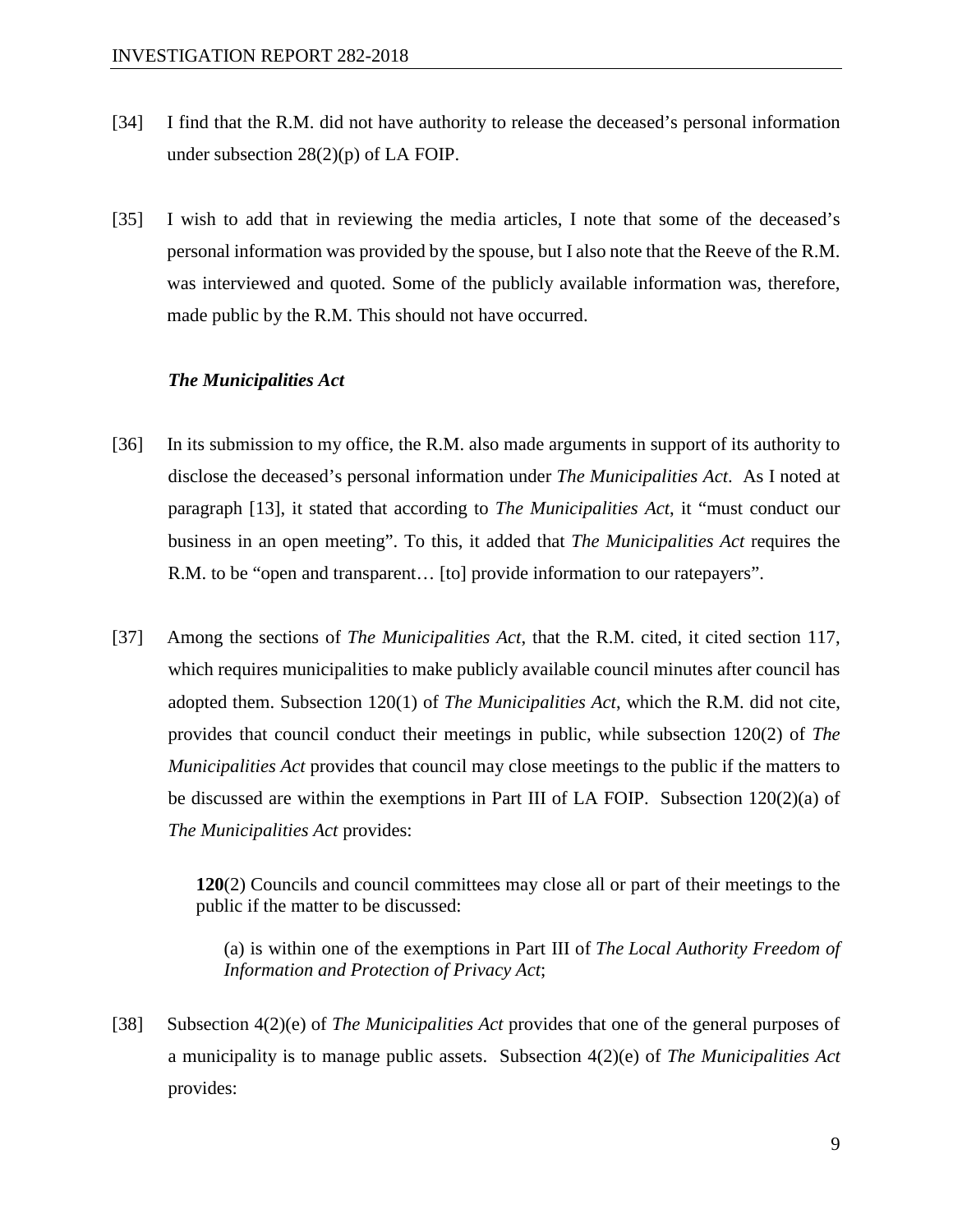…

**4**(2) The purposes of municipalities are the following:

(e) to provide wise stewardship of public assets.

- [39] It appears to me that a legitimate need the R.M. council would have had, but which the R.M. did not raise in its submission, was to discuss the compensation claim in order to prepare its appeal. This activity is something that would align with the R.M.'s purposes pursuant to subsection 4(2)(e) of *The Municipalities Act*. In preparing its appeal, it seems reasonable to me that it would have required some of the deceased's personal information as part of its discussions. The question, though, is whether or not this provided the R.M. the authority to publicly disclose the deceased's personal information.
- [40] Part III of LA FOIP includes subsection  $15(1)(b)(ii)$ , which provides that a head may refuse to give access to a record that discloses agendas or the substance of deliberations of meetings where matters discussed at the meetings could be refused pursuant to Part III or Part IV of LA FOIP. Subsection 15(1)(b)(ii) of LA FOIP provides:

**15**(1) A head may refuse to give access to a record that:

(b) discloses agendas or the substance of deliberations of meetings of a local authority if:

(ii) the matters discussed at the meetings are of such a nature that access to the records could be refused pursuant to this Part or **Part IV.**

[Emphasis added]

…

…

[41] Part IV of LA FOIP includes subsection 28(1), which provides that a local authority is not to disclose personal information in its possession or control without the individual's consent except if the disclosure is authorized by LA FOIP. Since Part IV enables a local authority to refuse access to personal information, then council should close parts of its meetings to the public if the matters being discussed include personal information. It would have been best practice for the R.M. to discuss the details of the compensation claim and the deceased's personal information in a closed meeting, but in the public meeting, pass a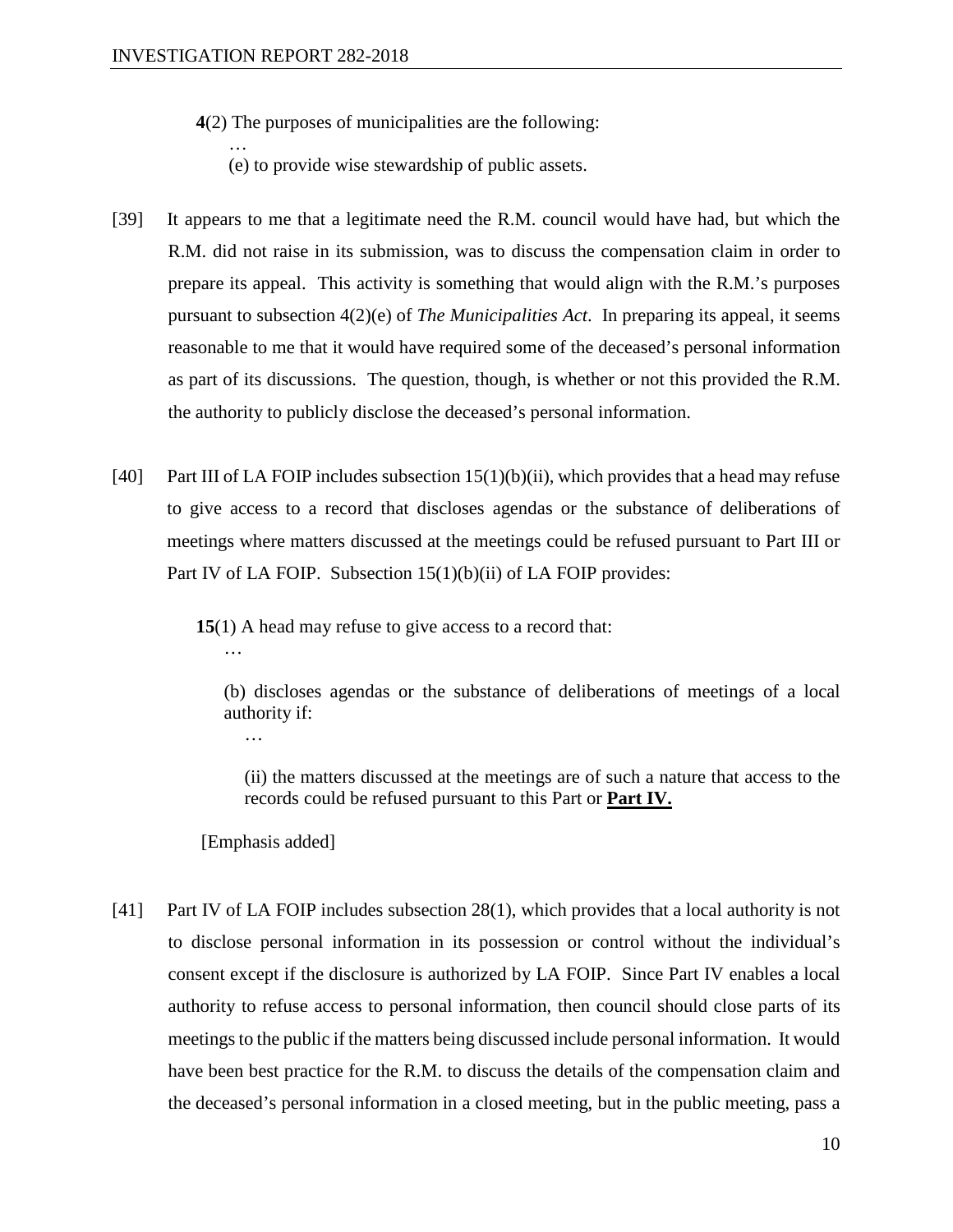motion that had basically no personal information. To do so, the R.M. would have needed to consider the need-to-know and data minimization principles that underlie Part IV of LA FOIP. *Need-to-know* requires a local authority to disclose only on a need-to-know basis. *Data minimization* requires a local authority to disclose the least amount of personal information necessary for the purpose.

- [42] While I find that the R.M. had authority to disclose some of the deceased's personal information pursuant to provisions under *The Municipalities Act*, it appears that the R.M. provided more information to the general public than what was required. I recommend the RM, in the future, consider following the four best-practice steps:
	- 1. If a R.M. council is discussing correspondence or a matter that contains sensitive personal information (such as health or financial information), the best practice is for the R.M. to provide council members with a redacted version of the personal information, or only the personal information that is necessary for the discussion. The discussion should be closed to the general public or held *in camera*. After coming out of the closed meeting, the R.M. should then pass a motion with basic or no personal information.
	- 2. In meeting minutes, the R.M. should record the least amount of personal information, although best practice is to record no personal information. For example, the R.M. could in its minutes refer to "an Applicant", "a Complainant", "a Rate payer", "a Tax payer" or could use the initials of the person it is discussing.
	- 3. If council includes personal information in its minutes, then before posting to its website, the best practice is to redact that personal information.
	- 4. To help the public determine what personal information they provide to the R.M., the R.M. should provide notice, such as through pamphlets or information on its website, to the public about how the R.M. may include the personal information as part of public council or committee agenda meetings, or that the R.M. may publish it to its website. Such notice is in accordance with subsection 25(2) of LA FOIP, which provides:

**25**(2) A local authority that collects personal information that is required by subsection (1) to be collected directly from an individual shall, where reasonably practicable, inform the individual of the purpose for which the information is collected.

[43] I wish to add that a privacy breach occurs when there is disclosure of personal information without authority under LA FOIP. The R.M. has not demonstrated how any of the provisions of LA FOIP it has relied upon provided it with the authority to disclose the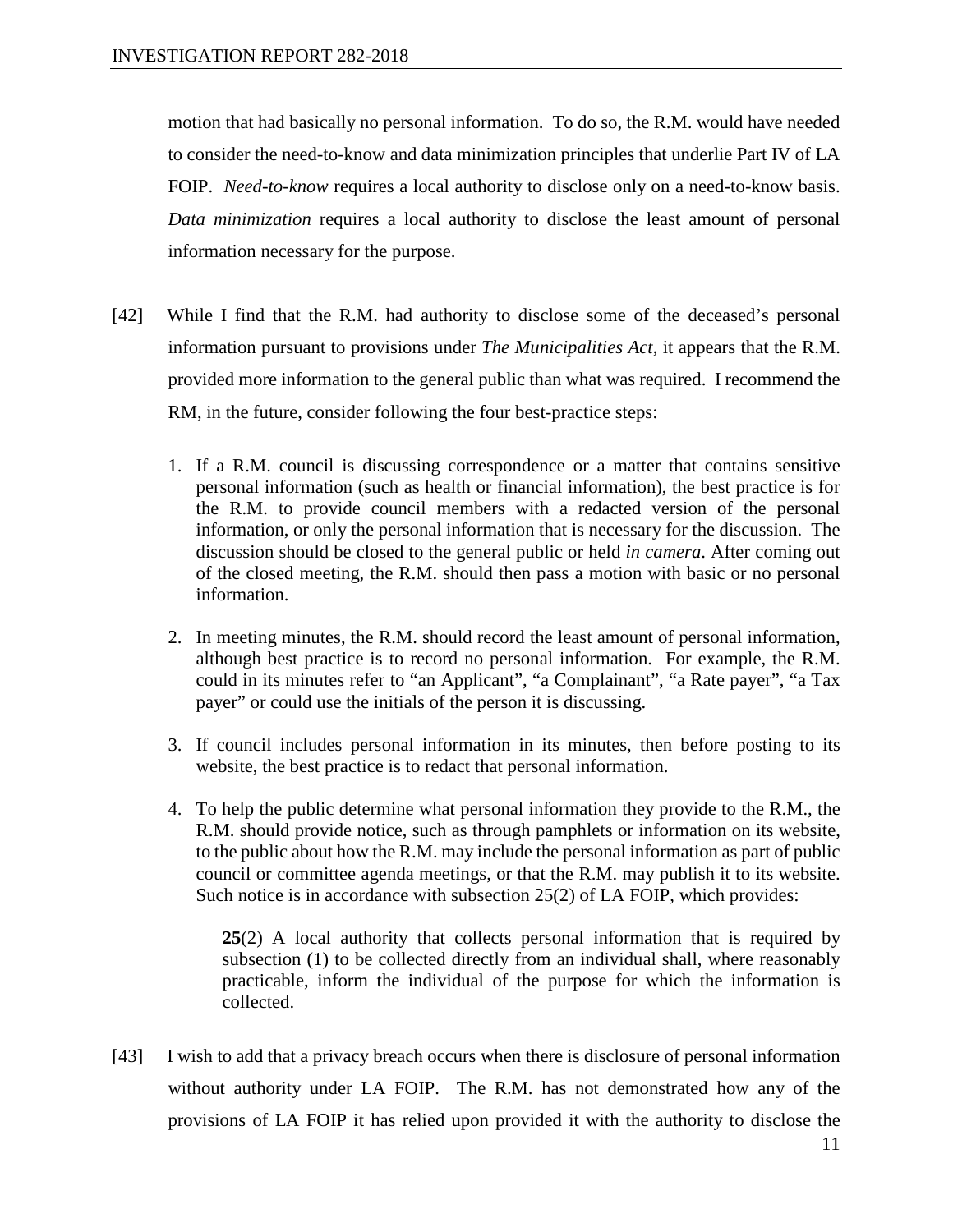deceased's personal information. Although the R.M. had a need to disclose some of the deceased's personal information as part of its council discussions, the R.M. went beyond and disclosed more of the deceased's personal information than was necessary for the purpose, which resulted in a breach of privacy.

[44] I recommend that the R.M. ensure its policies and procedures for managing personal information include the best practices I have outlined at paragraph [42]. I further recommend that the R.M., if it intends to repost its meeting minutes, redact all the deceased's personal information.

#### **III FINDINGS**

- [45] I find that the information at issue qualifies as personal information pursuant to subsections  $23(1)(a)(c)(d)$  and (k) of LA FOIP.
- [46] I find that subsection 29(2) of LA FOIP does not authorize the disclosure of the deceased's personal information by the R.M.
- [47] I find that subsections  $28(2)(e)$ ,  $28(2)(1)$ ,  $28(2)(n)(i)$  and (ii) and  $28(2)(p)$  of LA FOIP do not authorize the disclosure of the deceased's personal information by the R.M.
- [48] I find that a privacy breach occurred when the R.M. disclosed more of the deceased's personal information than was necessary for the purpose.

#### **IV RECOMMENDATIONS**

- [49] I recommend that the R.M. ensure its policies and procedures for managing personal information include the best practices I have outlined at paragraph [42].
- [50] I recommend that the R.M., if it intends to repost its meeting minutes, redact all the deceased's personal information.